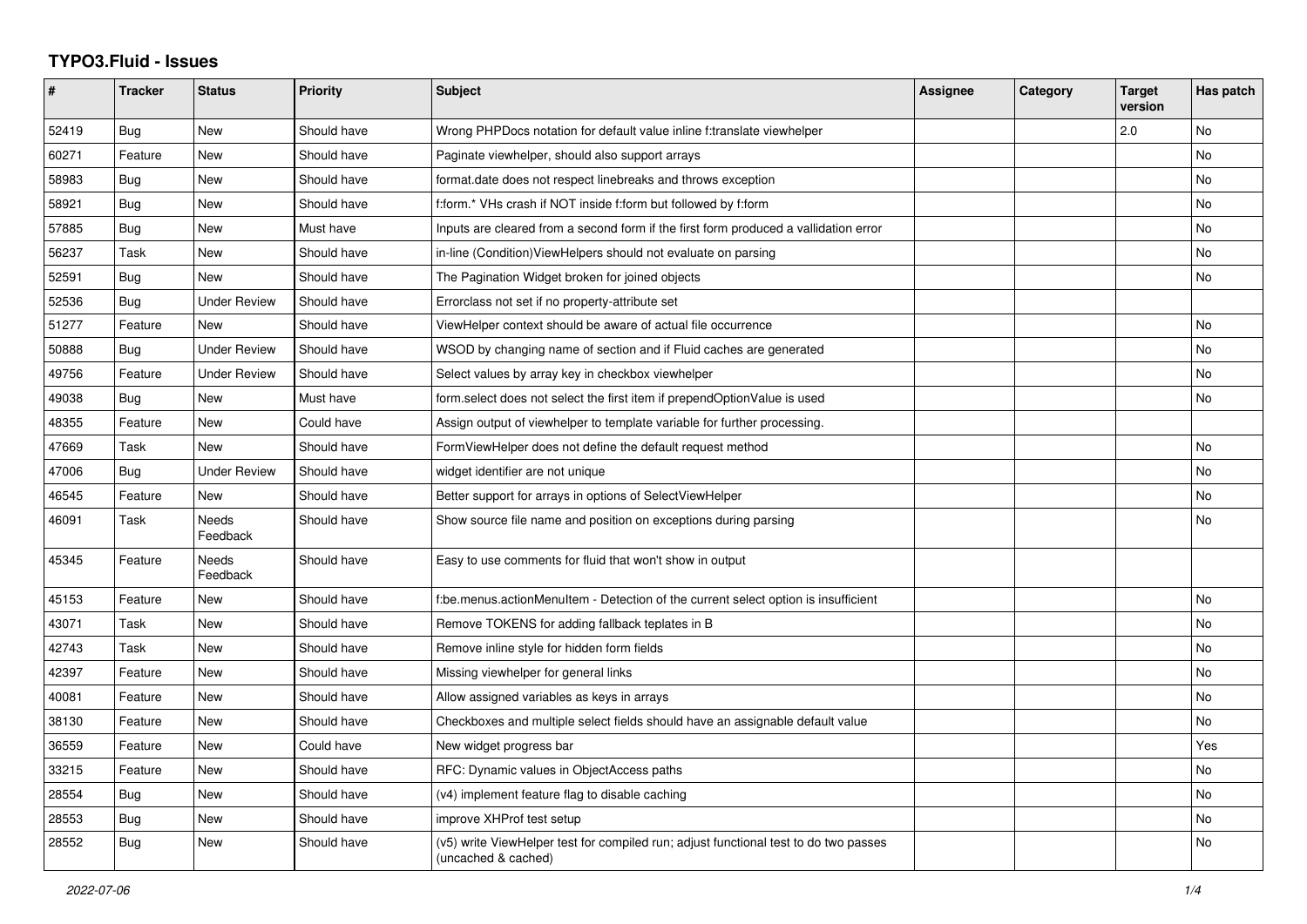| #     | <b>Tracker</b> | <b>Status</b>       | <b>Priority</b> | <b>Subject</b>                                                                                       | <b>Assignee</b> | Category    | <b>Target</b><br>version | Has patch |
|-------|----------------|---------------------|-----------------|------------------------------------------------------------------------------------------------------|-----------------|-------------|--------------------------|-----------|
| 28550 | Bug            | New                 | Should have     | (v4) make widgets cacheable, i.e. not implement childnodeaccess interface                            |                 |             |                          | No        |
| 28549 | Bug            | New                 | Should have     | make widgets cacheable, i.e. not implement childnodeaccess interface                                 |                 |             |                          | No        |
| 13045 | Bug            | New                 | Should have     | Entity decode of strings are different between if-conditions and output of variable                  |                 |             |                          |           |
| 9514  | Feature        | New                 | Should have     | Support explicit Array Arguments for ViewHelpers                                                     |                 |             |                          |           |
| 5636  | Task           | <b>Under Review</b> | Must have       | Form_RadioViewHelper and CheckBoxViewHelper miss check for existing object<br>before it is accessed. |                 |             |                          | No        |
| 3291  | Feature        | Needs<br>Feedback   | Should have     | Cacheable viewhelpers                                                                                |                 |             |                          | No        |
| 46257 | Feature        | <b>Under Review</b> | Should have     | Add escape sequence support for Fluid                                                                |                 | Core        |                          | No        |
| 39990 | Bug            | New                 | Should have     | Same form twice in one template: hidden fields for empty values are only rendered<br>once            |                 | Core        |                          | No        |
| 32035 | Task           | New                 | Should have     | Improve fluid error messages                                                                         |                 | Core        |                          | Yes       |
| 30555 | Feature        | New                 | Could have      | Make TagBuilder more extensible                                                                      |                 | Core        |                          | No        |
| 27607 | Bug            | New                 | Must have       | Make Fluid comparisons work when first element is STRING, second is NULL.                            |                 | Core        |                          | No        |
| 10472 | Feature        | New                 | Could have      | Fluid Standalone distribution                                                                        |                 | Core        |                          | No        |
| 7608  | Feature        | New                 | Could have      | Configurable shorthand/object accessor delimiters                                                    |                 | Core        |                          | Yes       |
| 4704  | Feature        | New                 | Should have     | Improve parsing exception messages                                                                   |                 | Core        |                          |           |
| 3481  | Bug            | New                 | Should have     | Use ViewHelperVariableContainer in PostParseFacet                                                    |                 | Core        |                          | No        |
| 1907  | Feature        | New                 | Could have      | Default values for view helpers based on context                                                     |                 | Core        |                          |           |
| 62346 | Feature        | New                 | Could have      | f:comment should have high precende                                                                  |                 | Core        | 3.x                      | No        |
| 60181 | Feature        | New                 | Could have      | Caching mechanism for Fluid Views/Templates                                                          |                 | View        |                          | No        |
| 45394 | Task           | New                 | Should have     | Forwardport Unit test for standalone view                                                            |                 | View        |                          | No.       |
| 43072 | Task           | New                 | Should have     | Remove TOKENS for adding templates fallback in Backporter                                            |                 | View        |                          | No        |
| 38369 | Bug            | New                 | Must have       | Resource ViewHelpers should not fall back to request package                                         |                 | View        |                          | No        |
| 8989  | Feature        | Needs<br>Feedback   | Could have      | Search path for fluid template files                                                                 |                 | View        |                          | No        |
| 46289 | Bug            | Needs<br>Feedback   | Should have     | Enable Escaping Interceptor in XML request format                                                    |                 | View        | 2.0.1                    | No        |
| 65424 | Bug            | Under Review        | Should have     | SelectViewHelper must respect option(Value Label)Field for arrays                                    |                 | ViewHelpers |                          | No        |
| 60856 | <b>Bug</b>     | New                 | Must have       | Target attribute not supported by the form viewhelper                                                |                 | ViewHelpers |                          | Yes       |
| 60003 | Feature        | New                 | Should have     | Add required-Attribute to f:form.password                                                            |                 | ViewHelpers |                          | No        |
| 54284 | <b>Bug</b>     | New                 | Should have     | Default Option for Switch/Case VH                                                                    |                 | ViewHelpers |                          | No        |
| 51100 | Feature        | New                 | Must have       | Links with absolute URI should have the option of URI Scheme                                         |                 | ViewHelpers |                          | No        |
| 49600 | Bug            | New                 | Should have     | f:form tag shown as a HTML on frontend                                                               |                 | ViewHelpers |                          | No        |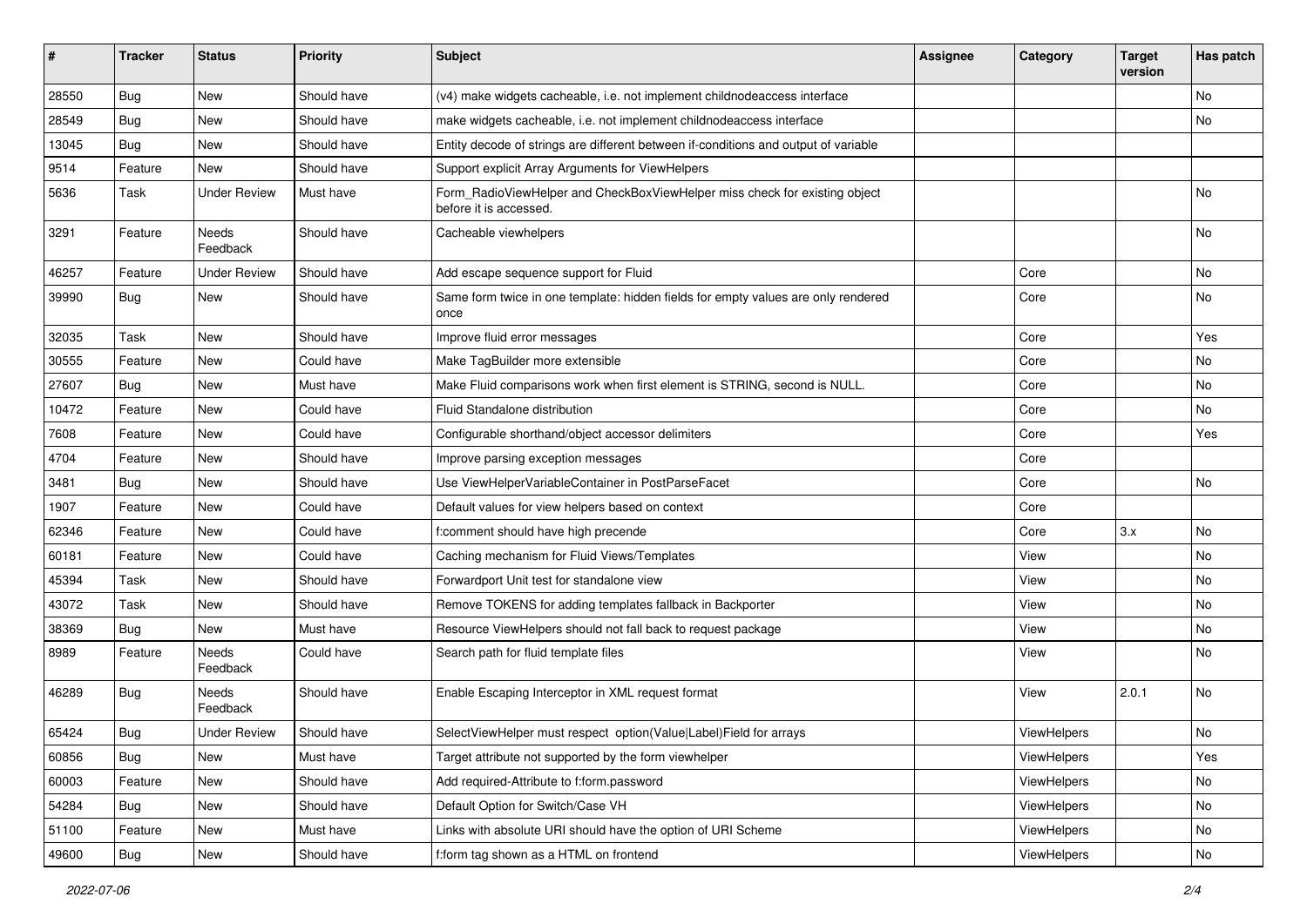| ∦     | <b>Tracker</b> | <b>Status</b>            | <b>Priority</b>      | Subject                                                                                                | <b>Assignee</b>       | Category    | <b>Target</b><br>version | Has patch |
|-------|----------------|--------------------------|----------------------|--------------------------------------------------------------------------------------------------------|-----------------------|-------------|--------------------------|-----------|
| 40064 | Bug            | New                      | Must have            | Multiselect is not getting persisted                                                                   |                       | ViewHelpers |                          | No        |
| 39936 | Feature        | New                      | Should have          | registerTagAttribute should handle default values                                                      |                       | ViewHelpers |                          | No        |
| 37619 | Bug            | New                      | Should have          | Fatal Error when using variable in name attribute of Section ViewHelper                                |                       | ViewHelpers |                          | No        |
| 36410 | Feature        | <b>New</b>               | Should have          | Allow templates to send arguments back to layout                                                       |                       | ViewHelpers |                          | No        |
| 34682 | Bug            | <b>Under Review</b>      | Should have          | Radio Button missing checked on validation error                                                       |                       | ViewHelpers |                          | No        |
| 34309 | Task           | New                      | Could have           | Unknown ViewHelpers cause exception - should be handled more graceful                                  |                       | ViewHelpers |                          | No        |
| 30937 | Bug            | New                      | Should have          | CropViewHelper stringToTruncate can't be supplied so it can't be easily extended                       |                       | ViewHelpers |                          | Yes       |
| 26664 | Task           | New                      | Won't have this time | Clean up Form ViewHelpers                                                                              |                       | ViewHelpers |                          | No        |
| 26658 | Task           | New                      | Won't have this time | Make Form ViewHelpers consistent                                                                       |                       | ViewHelpers |                          | No        |
| 10911 | Task           | New                      | Should have          | Tx_Fluid_ViewHelpers_Form_AbstractFormViewHelper->renderHiddenIdentityField<br>should be more reliable |                       | ViewHelpers |                          | No        |
| 9950  | Task           | New                      | Should have          | Binding to nested arrays impossible for form-elements                                                  |                       | ViewHelpers |                          |           |
| 8648  | Bug            | New                      | Should have          | format.crop ViewHelper should support all features of the crop stdWrap function                        |                       | ViewHelpers |                          | No        |
| 44234 | Bug            | <b>Under Review</b>      | Should have          | selectViewHelper's sorting does not respect locale collation                                           |                       | ViewHelpers | 2.1                      | No        |
| 36655 | Bug            | New                      | Should have          | Pagination Links                                                                                       |                       | Widgets     |                          | No        |
| 31955 | Feature        | New                      | Should have          | f:uri.widget                                                                                           |                       | Widgets     |                          | No        |
| 45384 | Bug            | <b>New</b>               | Must have            | Persisted entity object in widget-configuration cannot be deserialized (after reload)                  |                       | Widgets     | 2.0.1                    | No        |
| 51239 | Bug            | <b>Under Review</b>      | Must have            | AbstractViewHelper use incorrect method signature for "\$this->systemLogger->log()"                    | Adrian Föder          | Core        |                          | Yes       |
| 54195 | Task           | New                      | Should have          | Rename and move FormViewHelper's errorClass value, currently 'f3-form-error'                           | Adrian Föder          | ViewHelpers |                          | No.       |
| 59057 | Bug            | <b>Under Review</b>      | Must have            | Hidden empty value fields shoud be disabled when related field is disabled                             | Bastian<br>Waidelich  | ViewHelpers |                          | No        |
| 58862 | Bug            | <b>Needs</b><br>Feedback | Should have          | FormViewHelper doesn't accept NULL as value for \$arguments                                            | Bastian<br>Waidelich  | ViewHelpers |                          | Yes       |
| 53806 | Bug            | <b>Under Review</b>      | Should have          | Paginate widget maximumNumberOfLinks rendering wrong number of links                                   | Bastian<br>Waidelich  | Widgets     |                          | No        |
| 55008 | Bug            | <b>Under Review</b>      | Should have          | Interceptors should be used in Partials                                                                | Christian Müller      |             |                          | No        |
| 33628 | Bug            | Needs<br>Feedback        | Must have            | Multicheckboxes (multiselect) for Collections don't work                                               | Christian Müller      | ViewHelpers |                          | No.       |
| 3725  | Feature        | New                      | Could have           | <b>CSS Engine</b>                                                                                      | Christian Müller      | ViewHelpers |                          | No        |
| 37095 | Feature        | New                      | Should have          | It should be possible to set a different template on a Fluid TemplateView inside an<br>action          | Christopher<br>Hlubek |             |                          | No        |
| 8491  | Task           | Needs<br>Feedback        | Should have          | link.action and uri.action differ in absolute argument                                                 | Karsten<br>Dambekalns | ViewHelpers |                          | No        |
| 43346 | Feature        | <b>Under Review</b>      | Should have          | Allow property mapping configuration via template                                                      | Karsten<br>Dambekalns | ViewHelpers | 2.1                      | No        |